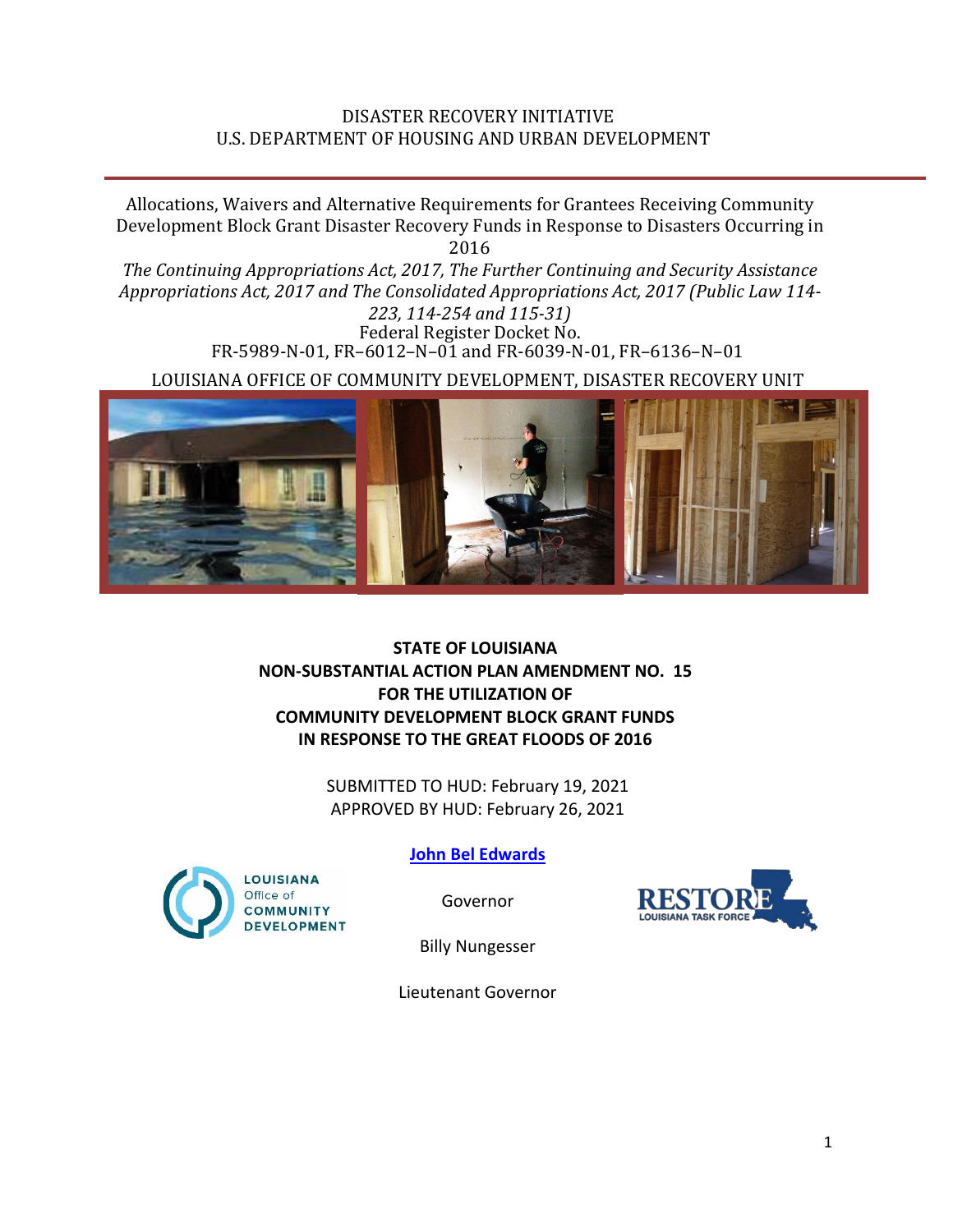## **1. Summary of Changes**

This Action Plan Amendment No. 15 (APA 15) adjusts the allocations to the Restore Louisiana Homeowner Assistance Program (RLHAP), and use of those funds to increase the budget for Watershed Modeling and Planning programs by \$5 million. Per the state's Master Action Plan, this Amendment is considered non-substantial as it does not change the benefit or eligibility criteria, add or delete an activity, or reallocate more than \$5,000,000.

| <b>State of Louisiana Total CDBG-DR Allocations</b>                     |                        |                          |                       |
|-------------------------------------------------------------------------|------------------------|--------------------------|-----------------------|
|                                                                         | Previous<br>Allocation | Change                   | Revised<br>Allocation |
| <b>Total Allocation</b>                                                 | 1,708,407,000          |                          | 1,708,407,000         |
| Restore Louisiana Homeowner Programs                                    |                        |                          |                       |
| Homeowner Assistance Program                                            | 1,129,716,475          | (5,000,000)              | 1,124,716,475         |
| RLHP Flood Insurance Assistance Program                                 | 1,000,000              |                          | 1,000,000             |
| RLHP Interim Housing Assistance Program                                 | 10,000,000             |                          | 10,000,000            |
| Rental Housing, Housing Assistance and Homelessness Prevention Programs |                        |                          |                       |
| Neighborhood Landlord Rental Program                                    | 41,447,884             | $\frac{1}{2}$            | 41,447,884            |
| Neighborhood Landlord Program Phase II                                  | 16,500,000             | $\overline{a}$           | 16,500,000            |
| Multifamily Rental GAP Program                                          | 21,015,518             | $\overline{\phantom{a}}$ | 21,015,518            |
| Piggyback Program                                                       | 79,756,303             | $\sim$                   | 79,756,303            |
| Permanent Supportive Housing Program                                    | 5,000,000              | $\overline{\phantom{a}}$ | 5,000,000             |
| Rapid Rehousing Program                                                 | 18,000,000             | $\frac{1}{2}$            | 18,000,000            |
| Resilient and Mixed Income Piggyback Program                            | 110,000,000            | $\overline{\phantom{a}}$ | 110,000,000           |
| Neighborhood Stabilization Housing Initiative                           |                        | $\overline{\phantom{a}}$ |                       |
| Soft Second Program                                                     | 6,000,000              | $\overline{\phantom{a}}$ | 6,000,000             |
| Safe Haven Program                                                      | 4,000,000              | ÷,                       | 4,000,000             |
| Louisiana Military Dept. - Affordable Rental Housing                    | 10,000,000             | ä,                       | 10,000,000            |
| Restore Louisiana Economic Recovery and Revitalization Programs         |                        |                          |                       |
| Small Business Loan Program                                             | 41,200,000             |                          | 41,200,000            |
| Small Business Technical Assistance Program                             |                        |                          |                       |
| Farm Recovery Program                                                   | 20,000,000             |                          | 20,000,000            |
| Infrastructure Program (PA Match)                                       | 115,000,000            |                          | 115,000,000           |
| First Responders Public Services Program                                | 1,691,140              |                          | 1,691,140             |
| Watershed Modeling and Planning                                         | 16,600,800             | 5,000,000                | 21,600,800            |
| <b>Regional Capacity Building Grant</b>                                 | 3,200,000              |                          | 3,200,000             |
| <b>Administration and Planning</b>                                      | 58,278,880             |                          | 58,278,880            |
| Total                                                                   | 1,708,407,000          | $\overline{\phantom{a}}$ | 1,708,407,000         |